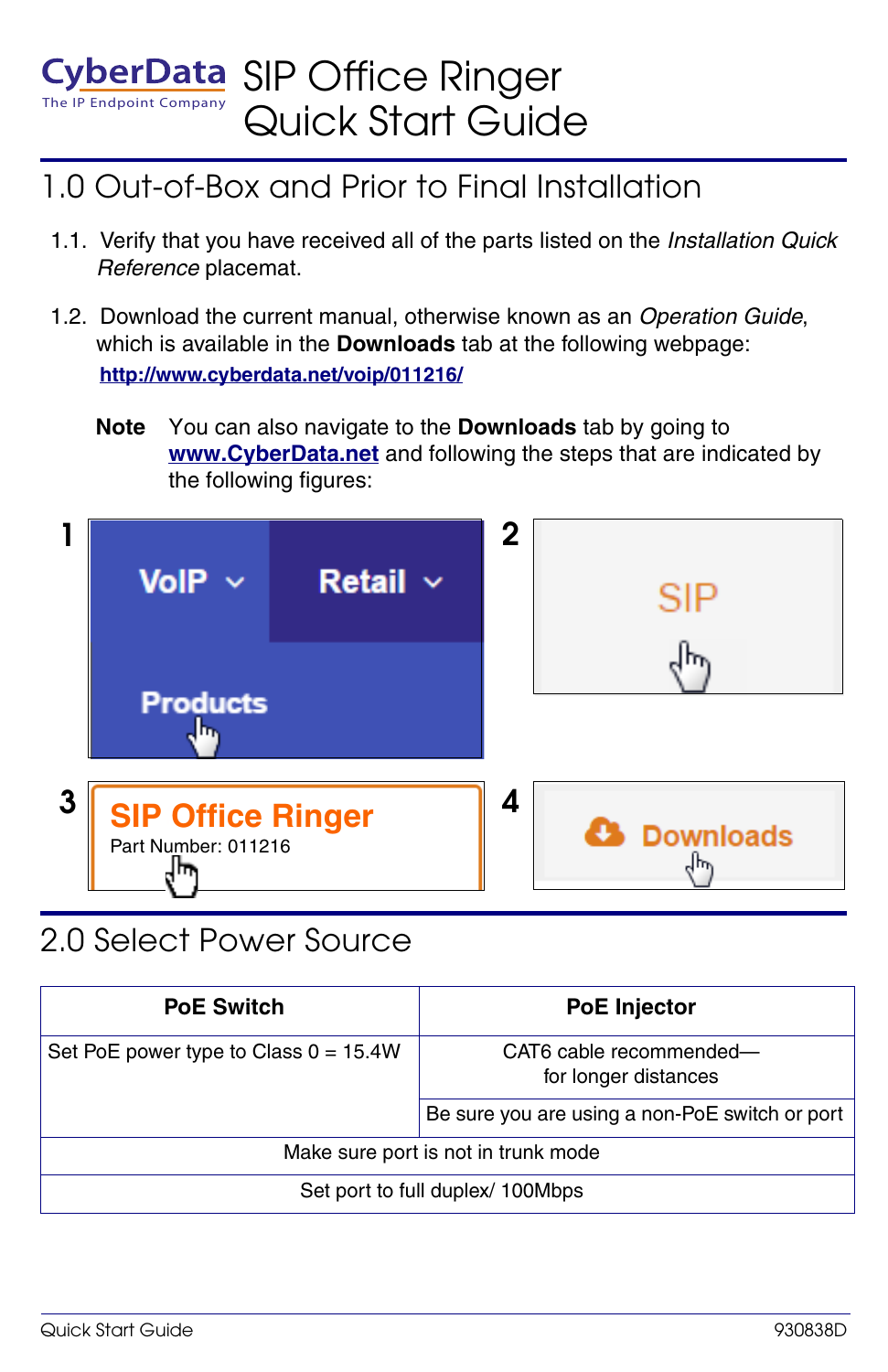# 3.0 Power Test

3.1. Plug in the CyberData device and monitor the LED activity above the ethernet port on the back of the device. See the following figure:



- 3.2. The green **100Mb Link** LED blinks off once during the boot up process when the device beings DHCP addressing and autoprovisioning attempts, and then comes on again and remains constant (solid green). The yellow **Link/Activity** LED may be blinking depending on the network activity.
- **Note** The default DHCP addressing timeout is 60 seconds. The device will attempt DHCP addressing 12 times with a 3 second delay between tries and eventually fall back to the programmed static IP address (by default 10.10.10.10) if DHCP addressing fails. The DHCP Timeout is configurable in the device's Network settings.
	- 3.3. When the device has completed the initialization process, press and hold the RTFM switch (SW1 button) for 3 seconds to announce the IP address.

This concludes the power test. Go to Section 4.0, "Connecting to a Network [in a Test Environment".](#page-2-0)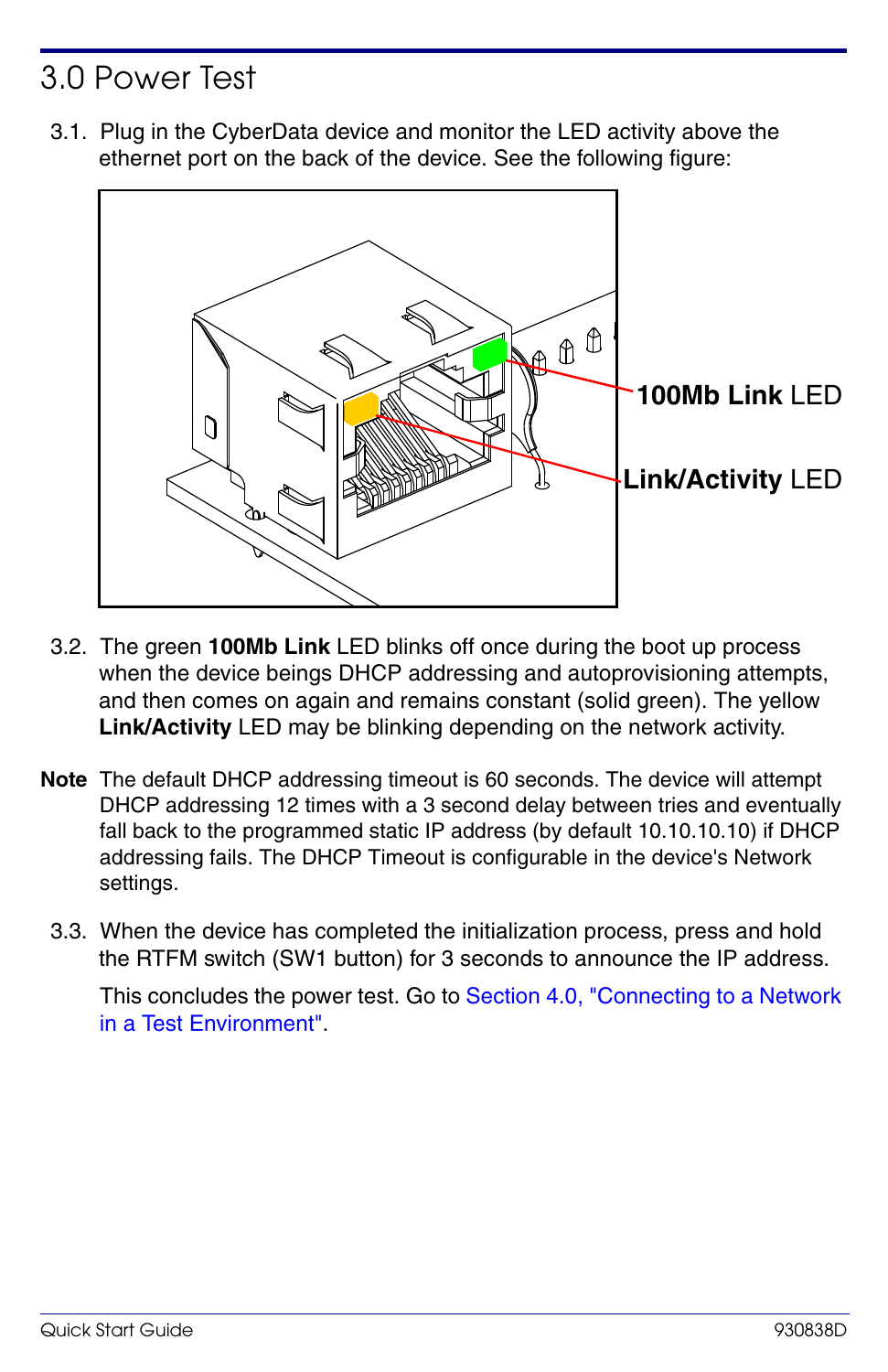## <span id="page-2-0"></span>4.0 Connecting to a Network in a Test Environment

**Note** The following connections are usually needed for this procedure:

- **Computer**
- PoE switch or injector
- CyberData device
- 4.1. In a test environment, use a computer that is connected to the same switch as a single CyberData device. Note the subnet of the test computer.
- 4.2. Use the CyberData Discovery Utility program to locate the device on the network. You can download the Discovery Utility program from the following link:

**<http://www.cyberdata.net/assets/common/discovery.zip>**

- 4.3. Wait for initialization to complete before using the Discovery Utility program to scan for a device. The device will show the current IP address, MAC address, and serial number.
- 4.4. Select the device.
- 4.5. Click **Launch Browser**. If the IP address is in a reachable subnet from the computer that you are using to access the device, the Discovery Utility program should be able to launch a browser window pointing to the device's IP address.
- 4.6. Log on to the web interface by using the default username (**admin**) and password (**admin**) to configure the device.
- 4.7. Perform an audio test by pressing the **Test Audio** button that is located at the bottom of the **Device Configuration** page. If the audio test message is clearly audible, then your CyberData device is functioning properly.
- 4.8. The device is now ready to be set for your desired network configuration. You may search the **Compatible IP-PBX Servers** index for available sample VoIP phone system configurations and set up guides at the following website address:

**<http://www.cyberdata.net/connecting-to-ip-pbx-servers/>**